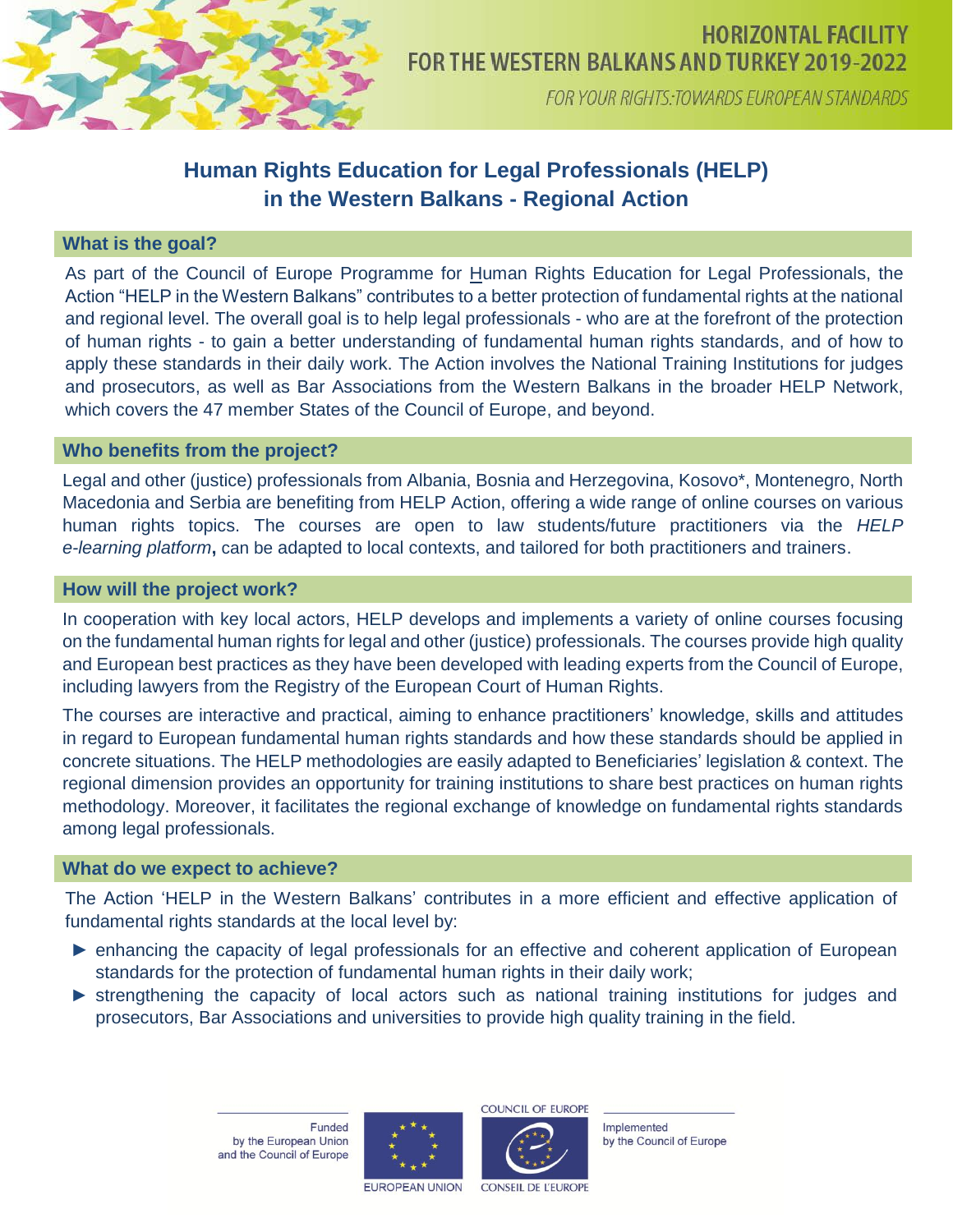

## **HORIZONTAL FACILITY** FOR THE WESTERN BALKANS AND TURKEY 2019-2022

FOR YOUR RIGHTS: TOWARDS EUROPEAN STANDARDS

### **How much will it cost?**

- ► the total budget of the Action is 800.000 EUR;
- ► the budget allocated to the overall Horizontal Facility programme amounts to ca. 41 million EUR (85% funded by the European Union, 15% by the Council of Europe)

### **How do we get more information?**

- ► Council of Europe HELP e-learning platform: help.elearning.ext.coe.int
- ► Council of Europe Programme for Human Rights Education for Legal Professionals (HELP): website [www.coe.int/help](http://www.coe.int/help)
- ► Horizontal Facility website:<https://pjp-eu.coe.int/en/web/horizontal-facility/home>
- ► Marija Simić, Horizontal Facility Communication Officer, [Marija.SIMIC@coe.int,](mailto:Marija.SIMIC@coe.int) +381 63 601 337 Besnik Baka, Horizontal Facility Communication Officer, [Besnik.Baka@coe.int,](mailto:Besnik.Baka@coe.int) +355 69 217 8430

#### **About Horizontal Facility for the Western Balkans and Turkey**

The "Horizontal Facility for the Western Balkans and Turkey 2019-2022" is a joint initiative of the European Union and the Council of Europe. It enables beneficiaries to meet their reform agendas in the fields of human rights, rule of law and democracy, and to comply with European standards, including, where relevant, within the framework of the EU enlargement process. This three-year programme covers actions in Albania, Bosnia and Herzegovina, Montenegro, North Macedonia, Serbia, Turkey, as well as Kosovo\* and is implemented by the Council of Europe from May 2019.

*\*This designation is without prejudice to positions on status, and is in line with UNSCR 1244 and the ICJ Opinion on the Kosovo Declaration of Independence.*

The Council of Europe is the continent's leading human rights organisation. It comprises 47 member states, including all members of the European Union. All Council of Europe member states have signed up to the European Convention on Human Rights, a treaty designed to protect human rights, democracy and the rule of law. The European Court of Human Rights oversees the implementation of the Convention in the member states.

The Member States of the European Union have decided to link together their know-how, resources and destinies. Together, they have built a zone of stability, democracy and sustainable development whilst maintaining cultural diversity, tolerance and individual freedoms. The European Union is committed to sharing its achievements and its values with countries and peoples beyond its borders.

#### **[www.coe.int](http://www.coe.int/)**

#### **[www.europa.eu](http://www.europa.eu/)**

*This leaflet was produced with the financial support of the European Union and the Council of Europe. The views expressed herein can in no way be taken to reflect the official opinion of either party.*

> **Funded** by the European Union and the Council of Europe





Implemented by the Council of Europe

**EUROPEAN UNION** 

**CONSEIL DE L'EUROPE**